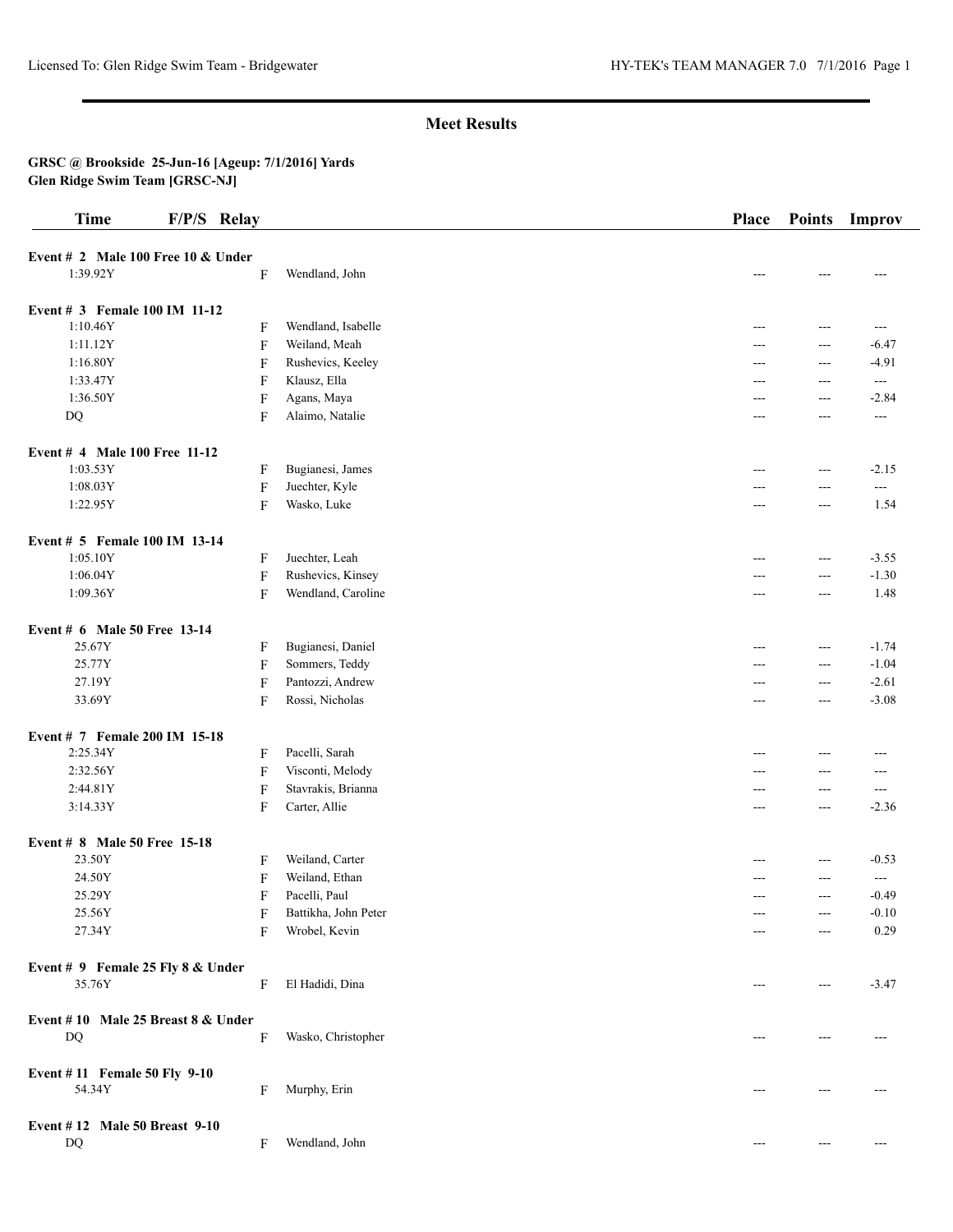# **Meet Results**

#### **GRSC @ Brookside 25-Jun-16 [Ageup: 7/1/2016] Yards Glen Ridge Swim Team [GRSC-NJ]**

| <b>Time</b>                           | F/P/S Relay |                           |                      | Place | <b>Points</b> | Improv   |
|---------------------------------------|-------------|---------------------------|----------------------|-------|---------------|----------|
| Event #13 Female 50 Fly 11-12         |             |                           |                      |       |               |          |
| 31.96Y                                |             | F                         | Weiland, Meah        | ---   | $---$         | $-2.00$  |
| 34.44Y                                |             | $\overline{F}$            | Wendland, Isabelle   | ---   | ---           | $-1.13$  |
| 38.38Y                                |             | $\mathbf F$               | Rushevics, Keeley    | ---   | $---$         | $-3.35$  |
| 40.13Y                                |             | F                         | Mattia, Marisol      | ---   | $---$         | ---      |
| 48.88Y                                |             | F                         | Maffei, Cristina     | ---   | $---$         | $---$    |
| 50.03Y                                |             | $\mathbf F$               | Osborne, Samantha    | ---   | $---$         | $---$    |
| 57.72Y                                |             | $\boldsymbol{\mathrm{F}}$ | Alaimo, Natalie      | ---   | $---$         | 5.23     |
| <b>Event #14 Male 50 Breast 11-12</b> |             |                           |                      |       |               |          |
| 42.81Y                                |             | F                         | Juechter, Kyle       | ---   | ---           | 3.43     |
| 50.67Y                                |             | $\boldsymbol{\mathrm{F}}$ | El Hadidi, Sammy     | ---   | $---$         | 0.11     |
| DQ                                    |             | F                         | Wasko, Luke          | ---   | $---$         | $---$    |
| Event #15 Female 100 Fly 13-14        |             |                           |                      |       |               |          |
| 1:04.89Y                              |             | F                         | Juechter, Leah       | ---   | ---           | $-9.06$  |
| 1:13.28Y                              |             | $\boldsymbol{\mathrm{F}}$ | Wendland, Caroline   | ---   | $---$         | $-3.92$  |
| 1:42.55Y                              |             | $\boldsymbol{\mathrm{F}}$ | Visconti, Natalie    | ---   | $---$         | ---      |
| DQ                                    |             | $\overline{F}$            | Osborne, Amanda      | ---   | $---$         | ---      |
| Event #16 Male 100 Breast 13-14       |             |                           |                      |       |               |          |
| 1:09.41Y                              |             | $\mathbf F$               | Bugianesi, Daniel    | ---   | ---           | $---$    |
| 1:14.04Y                              |             | $\boldsymbol{\mathrm{F}}$ | Sommers, Teddy       |       | $---$         | $-0.04$  |
| 1:21.33Y                              |             | $\overline{F}$            | Wasko, Michael       | ---   | ---           | 1.10     |
| Event #17 Female 100 Fly 15-18        |             |                           |                      |       |               |          |
| 1:05.30Y                              |             | $\mathbf F$               | Gebel, Alex          | ---   | $---$         | $\cdots$ |
| 1:08.03Y                              |             | $\boldsymbol{\mathrm{F}}$ | Pacelli, Sarah       | ---   | ---           | 1.83     |
| 1:10.75Y                              |             | $\boldsymbol{\mathrm{F}}$ | Visconti, Melody     | ---   | ---           | $---$    |
| 1:16.27Y                              |             | $\overline{F}$            | Stavrakis, Brianna   | ---   | $---$         | $---$    |
| Event #18 Male 100 Breast 15-18       |             |                           |                      |       |               |          |
| 1:08.71Y                              |             | F                         | Weiland, Ethan       |       | $---$         | 1.02     |
| 1:08.81Y                              |             | $\overline{F}$            | Weiland, Carter      | ---   | ---           | ---      |
| 1:11.45Y                              |             | $\mathbf F$               | Battikha, John Peter | ---   | $---$         | $-2.66$  |
| 1:22.89Y                              |             | $\mathbf F$               | Mattia, Nicholas     | ---   | ---           | $-14.99$ |
| Event #19 Female 25 Free 8 & Under    |             |                           |                      |       |               |          |
| 32.48Y                                |             | F                         | El Hadidi, Dina      | $---$ | ---           | $-1.41$  |
| Event $#20$ Male 25 Back 8 & Under    |             |                           |                      |       |               |          |
| 22.81Y                                |             | F                         | Wasko, Christopher   | ---   | $---$         | $-4.11$  |
| Event $\# 21$ Female 50 Free 9-10     |             |                           |                      |       |               |          |
| 46.78Y                                |             | F                         | Murphy, Erin         |       | ---           | 6.26     |